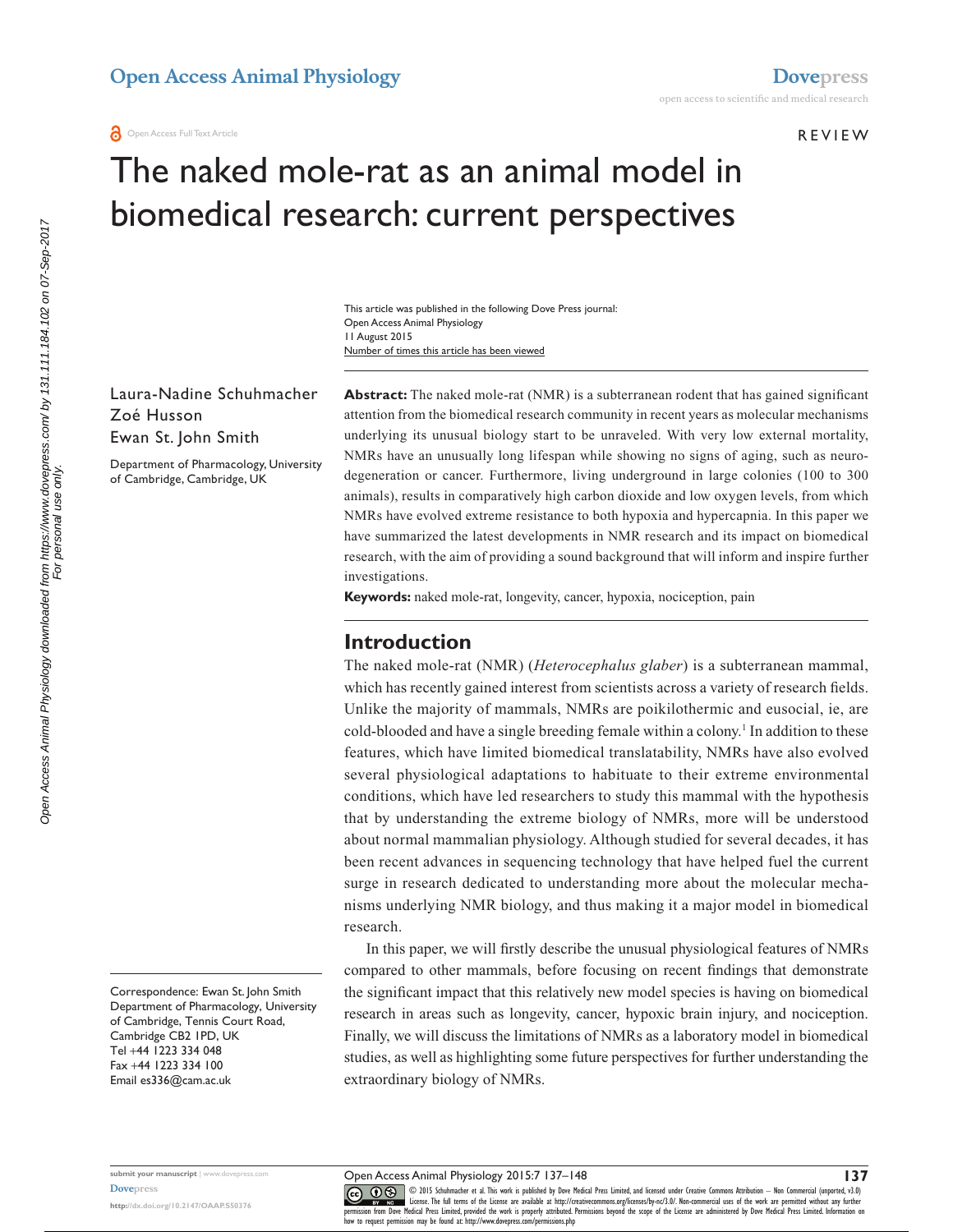#### **NMR eusociality and poikilothermy**

NMRs belong to the Bathyergidae African mole-rat family and are found in arid regions of East Africa, mainly in Somalia, Kenya, and Ethiopia. The bathyergids are endemic to Sub-Saharan Africa and live in a variety of habitats that differ with regards to their relative humidity, soil types, and vegetation diversity.2 According to recent molecular-based phylogenetic analysis, the bathyergids can be divided into six main genera: *Bathyergus*, *Georychus, Heliophobius, Fukomys*, *Cryptomys* and *Heterocephalus.*<sup>3</sup> Species among these genera can be split into either solitary species (eg, the Cape mole-rat, *Georychus capensis* and the silvery mole-rat, *Heliophobius argenteocinereus*), social species (eg, the Natal mole-rat, *Cryptomys hottentotus natalensis*, and the Mahali mole-rat, *Cryptomys hottentotus mahali)*, and eusocial species: (eg, the NMR, *H. glaber*, and the Damaraland mole-rat [DMR], *Fukomys damarensis*).2,4

Like social insects, such as bees or termites, NMRs are eusocial and live in colonies of up to 300 animals.1,4,5 Strict eusociality, defined by overlapping generations within a colony, cooperative offspring care, and division of labor between reproductive and non-reproductive groups of animals, is extremely rare among mammals and only NMRs and DMRs fulfill all of these characteristics.<sup>1</sup> Within each colony, a single breeding female gives birth to pups and remains reproductively active into old age.<sup>6,7</sup> Morphologically, the breeding female is usually larger than the other mole-rats of the colony,<sup>8</sup> and actively suppresses the reproductive ability of both male and females colony members,<sup>9</sup> except for one to three breeding males. Importantly, although maintained in a prepubescent stage while subjected to reproduction suppression by the breeding female,<sup>10</sup> non-breeder individuals are able to effectively mate and reproduce when the opportunity arises, eg, after the death of the breeding female, or when split off as a breeding pair in captivity.<sup>7</sup>

As will be discussed in the following sections, this highly social lifestyle has an important impact on the biology of NMRs, as eusociality is thought to favor the occurrence of longevity, but can also worsen hypoxic/hypercapnic conditions encountered by NMRs within the burrows.

The underground network of chambers and tunnels where NMRs live can extend for up to three kilometers, depending on the food availability and the number of individuals composing the colony.<sup>11</sup> Like many subterranean mammals, NMRs chiefly feed on roots, tubers, and corms of various geophyte plant species.11 This subterranean habitat, in addition to offering good protection against predation, also provides stable climatic conditions, allowing for an ambient temperature and humidity levels to be maintained in the burrows; temperature varies from 28°C to 32°C depending upon burrow depth with little seasonal change, while humidity is uniformly high (up to 90%).11,12 This high constant ambient temperature is a critical factor for NMRs, as they have a poor thermoregulatory capacity. NMRs exhibit a surprisingly low body temperature (Tb) (approximately  $32^{\circ}$ C),<sup>12</sup> even in comparison to other fossorial mammals (eg, the lesser blind mole-rat, *Spalax Leucodon*: 37°C; the silvery mole-rat, *H. argentiocinereus*: 35°C; and the southeastern pocket gopher, *Geomys pinetis*: 36.1 $^{\circ}$ C),<sup>12</sup> which also exhibit lower Tb than other mammals, due to higher rates of heat loss and increased risks of overheating and water loss during digging activities in the relatively higher temperatures of burrows than aboveground.<sup>12,13</sup> When exposed to temperatures outside their thermoneutral zone (31°C to 34°C), NMRs do not maintain their Tb, and thus Tb follows the ambient temperature<sup>12,14</sup> (a fact that anyone receiving a shipment of NMRs can attest to – a box of barely moving animals is transformed after 30 minutes in a 32°C incubator, into a box of highly energetic animals). NMRs are thus defined as poikilotherms,<sup>14</sup> and indeed one might predict this phenotype when considering some of their morphologic characteristics such as thick, hairless skin, and little subcutaneous fat.15 However, they possess brown adipose tissue which is a similar property of homoeothermic species,<sup>16</sup> and use their social environment to regulate their Tb, notably through huddling in groups.17

To our knowledge, NMRs are the only poikilothermic mammal. This poor thermoregulatory capacity, possibly due to their low thyroid hormone levels,<sup>18</sup> may have significant implications for other aspects of NMR physiology, such as longevity or hypoxia tolerance.

The physiological adaptations to their extreme living conditions, as well as their highly unusual mammalian traits, such as eusociality and poikilothermy, establish NMRs as a unique animal model for biomedical studies.

# **Insights into longevity and healthy aging**

Across species, maximum lifespan (MLSP) is positively correlated with body mass, such that as body mass increases, extrinsic mortality (eg, predation) decreases, and species can invest more in maintaining fecundity and long-term survival.<sup>19</sup> The NMR seems to be one of the few exceptions to this rule: similar in mass to the laboratory mouse, C57/ BL6, *Mus musculus* (adult NMR: 35–75 g, and adult C57/ BL6 mouse: 25–35 g), NMRs have an MSLP of 32 years compared to 4 years for mice.<sup>20</sup> It has been suggested that the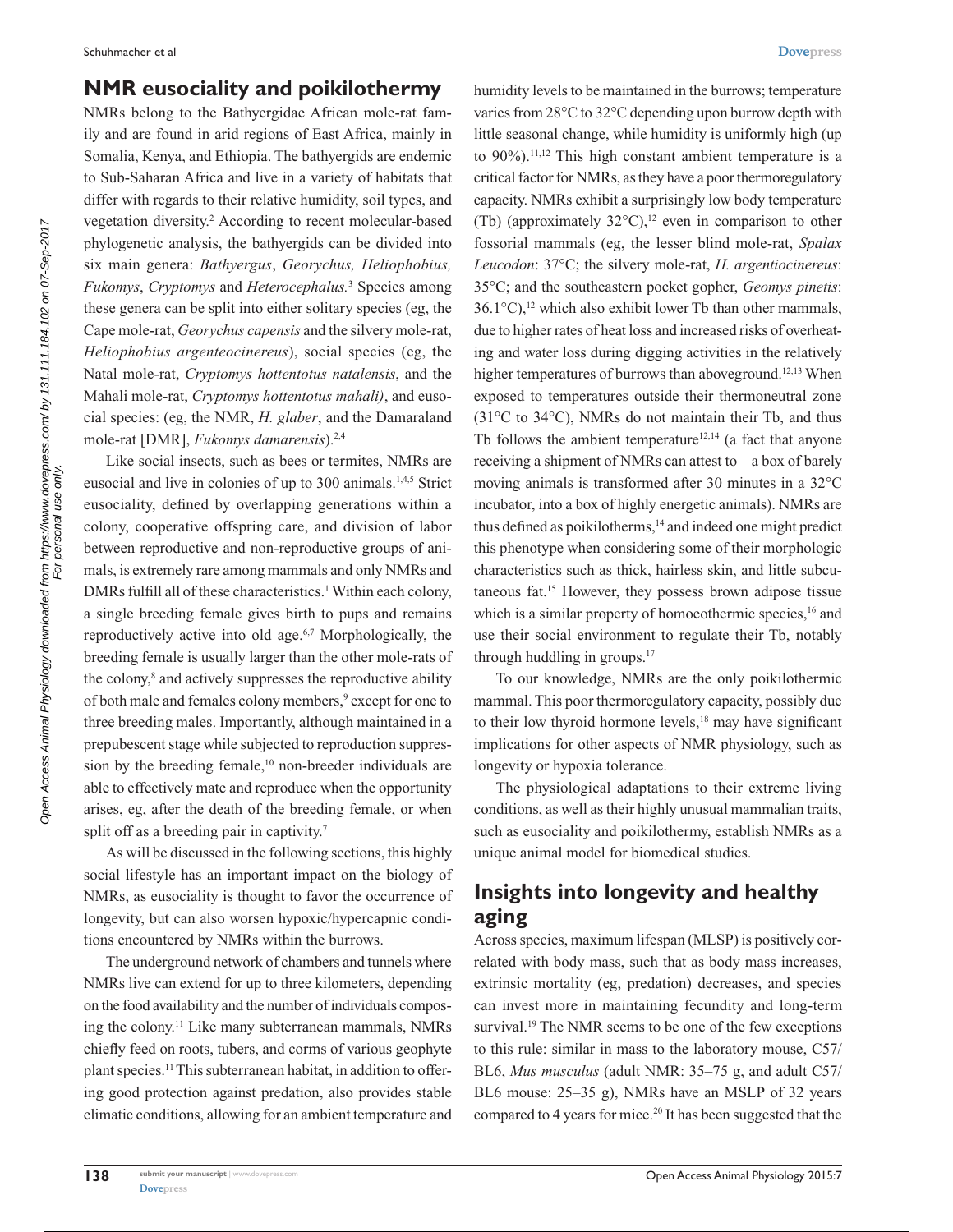fossorial lifestyle of NMRs, and other long-lived rodents, is a contributor to the extended lifespan, since it also strongly decreases extrinsic mortality. A recent analysis of age and body mass data of vertebrates, taking into account habitat and ecology, showed a clear correlation between fossorial, or volant lifestyles, and longer life.19 However, it has been argued that a more important driver of longevity is eusociality. Using data that included loosely eusocial species (such as wolf, jackal, and coyote), as well as NMR and DMR, it was concluded that while body mass accounts for about 30% of the variation in MLSP, sociality affected 3.3%, while habitat only explained  $0.01\%$  of the effect.<sup>21</sup>

In addition to long life, NMRs also fulfill all criteria associated with negligible senescence: the queen reproduces life-long with fully maintained fecundity, and there is no agerelated change in physiological functions or gradual change in mortality rate, as is usually observed in most other species which exhibit a gradual, life-long deterioration.<sup>22</sup> NMRs also show no age-related changes in basal metabolic rate, body fat, bone mineral density, and only very small changes in cardiovascular and gastrointestinal function.23,24 NMRs do however, show a fast decrease in functions when they reach MLSP and age very rapidly just before death.<sup>22,25</sup>

Investigations into the molecular adaptions and metabolic changes of NMRs have unearthed some clues as to why this small rodent lives a long and healthy life. Contradictory to the notion that oxidative damage is detrimental to health, NMRs exhibit elevated levels of DNA oxidative damage from a young age, but appear able to deal with this damage more efficiently than other organisms.<sup>25</sup> It has been suggested that the NMR genome has a low background mutation rate and low nucleotide diversity, which would point to more efficient DNA damage control, but it is unclear if this observation is not just a consequence of the small gene pool and extreme inbreeding, since it can also be observed in the eusocial DMR.26,27 Interestingly, in DMRs, it has been observed that oxidative damage is lower in longer-lived breeding females than in other colony members,<sup>28</sup> which suggests that breeding status is likely of importance. Indeed, evidence indicates that the breeding female in DMR colonies live for longer than non-breeding females,<sup>29</sup> and it would be interesting to determine if similar is true for NMRs.

Compared to mice, NMR proteins have higher levels of cysteine residues, which have been suggested to act as a buffer of oxidative damage. While aging organisms accumulate proteins that exhibit both irreversibly oxidized cysteine and polyubiquitination,30 NMRs show no age-related changes in their overall low levels of either, which indicates that their proteins are kept in a healthy state throughout their life.25 Also, the NMR genome shows an expansion of heat shock protein HSP70 and HSP90 protein families, which could play a role in preventing protein misfolding.<sup>31</sup> Interestingly, protein unfolding in response to treatment with urea was much more pronounced in mouse than in NMR, and whereas the amount of unfolded protein increased with age in mice, it did not in NMRs.<sup>25</sup> Furthermore, RING domain ubiquitin ligases have been shown to be enriched for pseudogenes in the NMR genome, suggesting that there are lower levels of ubiquitination.<sup>32</sup> NMR hepatic cells also have a higher cytosolic proteasome activity than mice, which suggests enhanced protein degradation and turnover.33,34 In addition, NMR hepatic cells show increased autophagy, which have previously been associated with longer lifespans in birds, and might contribute to a healthier cell metabolism.<sup>35</sup> A contributing factor to healthy protein metabolism might be the observed change in ribosome processing, where NMR 28S rRNA is cleaved into two molecules.<sup>36</sup> Further to this break, NMR cells have higher translation fidelity, which is consistent with the earlier observation that there is less accumulation of ubiquitinated proteins or age-related aggregates of misfolded protein.<sup>36</sup> It has been speculated that this change in 28S rRNA processing was present in the common ancestor of the hystricognath clade (to which Bathyergidae belong), since it is also present in the South American tuco tuco (*Ctenomys brasiliensis*), and Degu (*Octodon degus*), but not in the South American guinea pig or African DMR,<sup>27</sup> suggesting that it was present before a geographical dispersion occurred even though it has been lost by species on both continents.

NMRs show no signs of neurodegeneration, but they express higher levels of amyloid-β and a heavily phosphorylated version of tau protein, both of which are associated with Alzheimer's disease, when compared with a transgenic mouse model of Alzheimer's disease.37,38 However, no aggregations of these proteins or plaque formation has been observed, and it was suggested that high amyloid-β and phosphorylated tau might function as neural regulators in an environment of high oxidative stress.<sup>38</sup> The maintenance of neuronal integrity has also been attributed to neuregulin 1 and its receptor ErbB4, which are both elevated in long-lived rodents, NMRs exhibiting the highest observed levels.39 Neuregulin 1 has also been indicated as cardioprotective,40 and it should be noted that NMRs exhibit no significant cardiovascular aging.<sup>24</sup> Another transcription factor implicated in cardiovascular health and longevity is nuclear factor erythroid 2-related factor (NRF2).<sup>41,42</sup> NRF2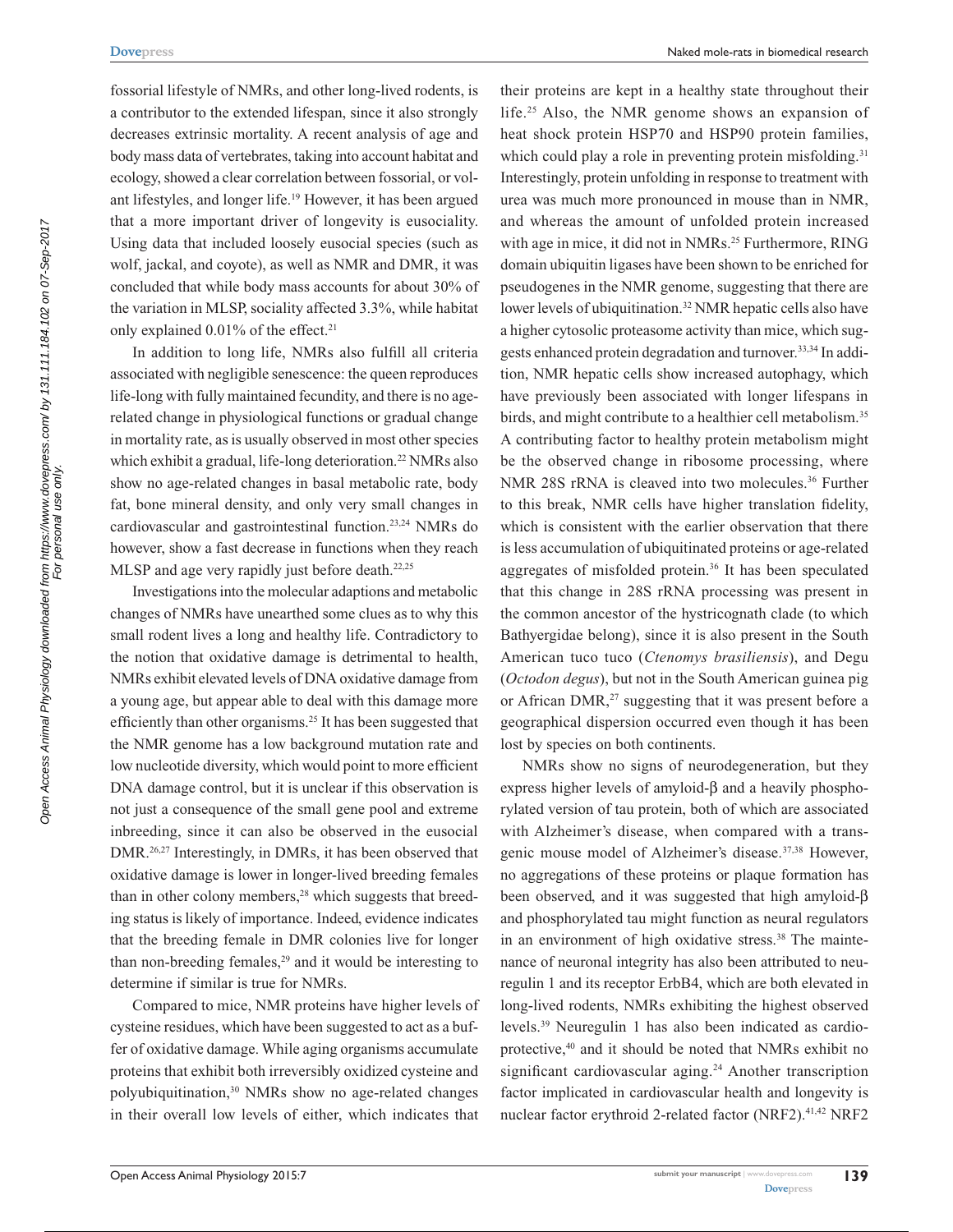regulates the transcription of antioxidants, chaperones, and other cytoprotective molecules.43 Two regulators of NRF2, Keap1 and βTrCP, which target NRF2 for degradation,<sup>44,45</sup> are negatively correlated with MLSP and the high levels of NRF2 activity in underground species may have resulted from convergent evolution.<sup>24,46</sup>

Mouse models of longevity are associated with caloric restriction and lowered insulin-like growth factor signaling.47,48 These animals are usually smaller, which suggests that within a species, smaller body mass is correlated to a longer lifespan.49 Taking into account insulin-like growth factor 1 receptor (IGF1R) levels in tissues of 16 rodent species with different body sizes and MLSP, it was shown that IGF1R levels in the brain, but not in other tissues, are strongly negatively correlated with MLSP.<sup>50</sup> Hystricognaths, including guinea pigs, crested porcupines, DMR, and NMR have evolved an alternative glucose metabolism that does not rely on insulin and insulin receptor, but instead makes use of IGF2R and its binding protein, which closely resembles a mode of glucose handling usually observed in the fetus, $51$  which is in agreement with the observation of lowered IGF1R signaling in calorie restricted rodent models.47

# **Molecular mechanisms of cancer resistance**

According to Cancer Research UK,<sup>52</sup> there were over 330,000 new cases of cancer in 2011 and over 160,000 cancer-related deaths in 2012 in the UK (∼0.5% and ∼0.2% of the UK population, respectively). These statistics indicate the importance of increasing our understanding of cancer pathogenesis in order to identify novel therapeutic targets. The NMR, alongside other cancer-resistant species, offers a unique insight into cancer pathogenesis, as a cancer resistant species, as it presumably has a plethora of different mechanisms that biomedical research might be able to leverage for the treatment of cancer in patients.

NMRs, and other long-lived rodents such as DMRs, and the blind mole-rat (BMR) (*Spalax galili*), appear not to develop cancer throughout their long lives, and furthermore, cancer cannot be artificially induced.53–55 Moreover, upon oncogene transformation with SV40 large T antigen (LT) and Ras G12V, which commonly leads to tumor formation in mice and rat cells, NMR cells undergo crisis when transplanted into immunodeficient mice (crisis is a terminal state resulting in necrosis due to DNA damage and chromosome dysfunction).56,57 It has thus been proposed that crisis might act as a tumor suppressor mechanism in NMR cells.<sup>57</sup>

One common mechanism of cancer prevention in longlived organisms, such as humans, is replicative senescence, the suppression of telomerase activity in somatic cells during adult life.<sup>58</sup> In replicative cells, telomerase prevents the shortening of the chromosomes' telomere regions, and in organisms with replicative senescence this activity is restricted to adult stem cells. However, in rodents, telomerase activity seems to coevolve with body mass rather than with lifespan, and long-lived small rodents such as NMRs and the Eastern grey squirrel, *Sciurus carolinensis*, retain telomerase activity in somatic cells, suggesting that other anti-cancer mechanisms must exist.<sup>59</sup> It has been observed that in most long-lived rodents (eg, NMR, muskrat, and Eastern grey squirrel), fibroblast proliferation rate in vitro negatively correlates with longevity, and fibroblasts from these animals exhibit slow proliferation rates, compared to short-lived small rodents such as mice.<sup>60,61</sup>

The key to NMR cancer resistance might be a phenomenon termed early contact inhibition (ECI), that involves the retinoblastoma (Rb) and p53 pathways and p16 (Figure 1).<sup>54</sup> The Rb pathway contains regulators of cell cycle control, specifically the G1 progression, and p53 is involved in apoptosis



**Figure 1** Early contact inhibition (ECI) in the NMR.

**Notes:** (**A**) Transcription of the NMR INKa/b locus gives rise to a novel splice variant, pALT, consisting of the first exon of p15 and the second and third exon of p16. (**B**) With increasing cell density, levels of pALT and p16 expression rise, while HMM-HA is secreted from cells, together these events participate in ECI. In other organisms, contact inhibition is likely signaled through a rise in p27 expression and occurs at a higher cell density. Adapted from Seluanov A, Hine C, Azpurua J, et al. Hypersensitivity to contact inhibition provides a clue to cancer resistance of naked mole-rat. *Proc Natl Acad Sci U S A*. 2009;106(46):19352–19357;54 and Tian X, Azpurua J, Ke Z, et al. INK4 locus of the tumor-resistant rodent, the naked mole rat, expresses a functional p15/p16 hybrid isoform. *Proc Natl Acad Sci U S A*. 2015;112(4):1053–1058.72

**Abbreviation:** NMR, naked mole-rat.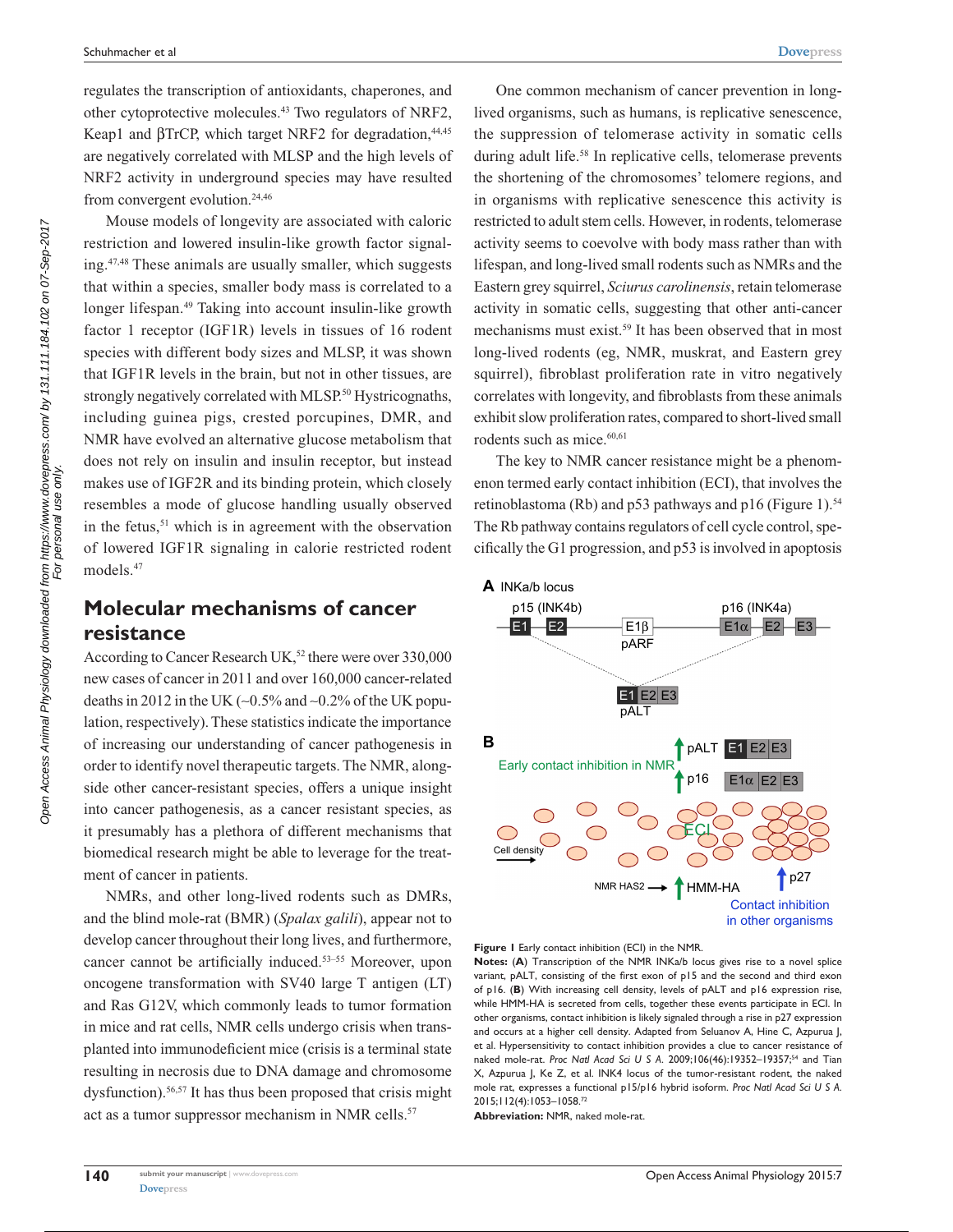and cell cycle arrest; mutations in both oncogenes can be found in a majority of cancers.62 Mammalian cell lines grown in culture stop proliferating when they form a monolayer through a mechanism called contact inhibition, that uses the cyclin-dependent kinase inhibitor p27 to arrest the cell cycle in the G1 phase.<sup>63</sup> NMR fibroblasts stop proliferation at a cell density that is three times lower than that of mouse fibroblasts, as soon as cell-cell contacts are established.<sup>54</sup> This ECI is mediated by cell cycle arrest through the Rb and p16 pathway,<sup>64</sup> and an apoptotic response using the p53 pathway.<sup>65</sup> Inhibition of both of these factors using LT abolishes ECI in NMR cells, but when ECI is lost, NMR cells rely on the upregulation of p27 for contact inhibition; if either one of the factors is blocked, cells start growing more densely, but ultimately undergo apoptosis.<sup>54</sup> Assuming that ECI is an important mechanism for cancer resistance in NMRs, then determining how it is triggered could be an important step forward in identifying a potential mechanism for inhibition tumor growth in humans. It has recently been suggested that ECI is initiated by hyaluronic acid (HA), an unbranched disaccharide glucuronic acid/*N*-acetylglucosamine polymer of the extracellular matrix.<sup>66</sup> Isolated NMR fibroblasts produce a high molecular mass HA (HMM-HA) (NMR: 6 to 12 MDa, compared to mouse HA: 0.5 to 3 MDa), and an enzyme responsible for HA synthesis, HA synthase HAS2, is overexpressed in adult NMR skin fibroblasts compared to its levels in mouse and human fibroblasts.<sup>67</sup> Furthermore, NMR HAS2 has two amino acid changes that might account for its high activity and the enzyme that breaks HA down, hyaluronidase, displays lower activity.<sup>67</sup> It has been suggested that HMM-HA acts via its receptor, CD44, to activate p16 elevated expression of which coincides with ECI. Interestingly, the genes encoding CD44 and HMMR (another HA receptor), show signs of positive selection in NMRs,<sup>68</sup> and NMR cells treated with CD44 blockers, or grown with hyaluronidase, show an absence of ECI and reduced levels of p16, while human embryonic kidney (HEK) cells overexpressing NMR HAS2 started to secrete HMM-HA.<sup>67</sup> However, it has not been tested whether these HEK cells have elevated levels of p16 or show any ECI properties. The BMR has also been shown to secrete HMM-HA, though its cells do not exhibit ECI, $69$  and it is not known if they have elevated levels of p16 or p27. DMRs share one of two amino acid changes found in NMR HAS2, and also secrete HMM-HA, but whether they show ECI remains to be investigated.<sup>27</sup> It has been suggested that HAS2 is undergoing purifying selection in other mammals, but whether or not this can be linked to cancer resistance remains to be investigated.70 BMRs do however,

have a mutation in the DNA-binding domain of the *p53* gene, which leads to decreased p53 activity and the downstream pro-apoptotic pathway, $71$  and which might contribute to the observed necrotic cell death. NMRs do not show changes in p53 expression, they do however show positive selection in the locus of p53 and additional proline motives in a proline-rich domain, which they share with humans and which might be a stabilizing mechanism co-evolved with an extended lifespan and enhanced DNA damage response.<sup>68</sup> More recently, it has been found that NMRs express an additional product from the inhibitors of cyclin dependent kinase 4 (INK4) locus (Figure 1).<sup>72</sup> In addition to p15, p16, and alternate reading frame, alternative splicing of the p15 exon 1, and p16 exons 2 and 3 creates pALT (named for alternative splicing), which is present in NMR cells and tissues, but is not found in mouse or human cells. Interestingly, its expression is strongly induced during ECI and stressors, such as ultra-violet radiation, and the INK4a/b locus was strongly upregulated by cell crowding and the build-up of HMM-HA,<sup>72</sup> suggesting that it plays a role in the cellular defense mechanism of NMRs. When expressed in human cells, pALT achieved a stronger induction of cell-cycle than p15 or p16 alone.72 See Figure 1 for a summary of proposed cancer resistance mechanisms in NMR.

# **Hypoxia tolerance as an adaptation to a subterranean habitat**

Hypoxia, a low level of oxygen, is involved in numerous pathological conditions, including cerebral ischemia (eg, stroke), heart defects, cancer, and neurodegenerative disorders, such as Alzheimer's disease.73–75 One feature of ischemia is that it produces cell death because cells primarily use oxygen during aerobic metabolism to produce adenosine tri-phosphate (ATP), and thus oxygen deprivation starves cells of the ability to produce sufficient ATP. The central nervous system is particularly sensitive to hypoxic insults due to its high energetic requirements compared to its low energy reserves. Most of the ATP used by neurons is dedicated to maintenance of ion gradients and membrane potentials during synaptic transmission.<sup>76,77</sup> Rapid reduction of cellular ATP levels during hypoxic/ischemic insults results in disruption of ion and neurotransmitter homeostasis,78,79 increased intracellular calcium levels,<sup>80</sup> and leads to irreversible neuronal damage and cellular death.<sup>81</sup> Moreover, accumulation of toxic byproducts created during anaerobic metabolism, such as lactic acid and protons, induce tissue acidosis which can worsen neurotoxicity through activation of acid-sensing ion channels (ASICs).<sup>82</sup>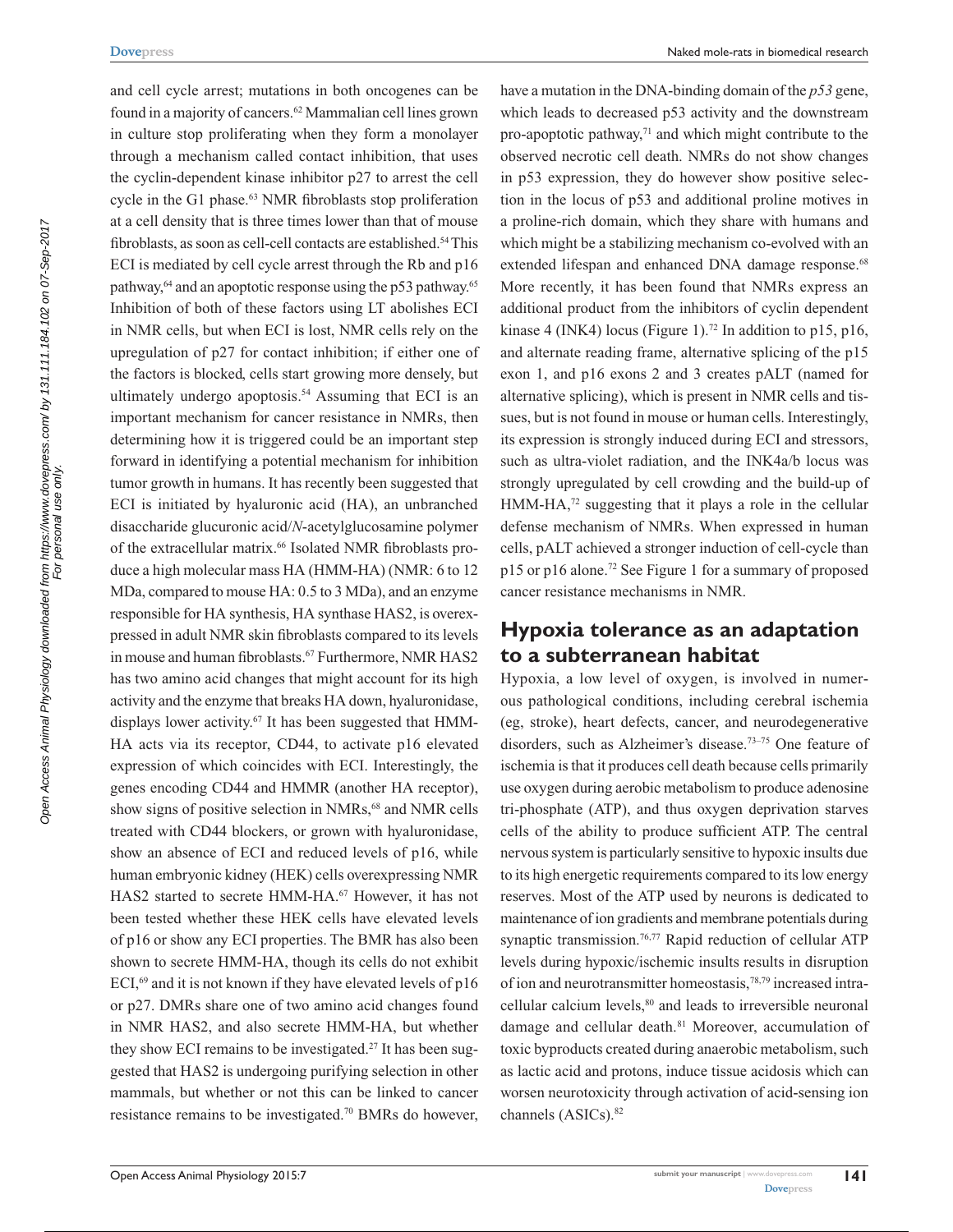Using hypoxia-sensitive animal models, such as laboratory mice and rats, has advanced our understanding of some of the mechanisms mediating hypoxia-induced neuronal damage and thus, has identified certain molecular therapeutic targets. However, it is equally sensible to study how hypoxiatolerant organisms cope with low levels of oxygen, as these organisms have evolved successful physiological, cellular, and/or molecular strategies to survive hypoxic insults, and it is possible that mechanistic understanding of these strategies could identify new targets for the prevention, and/or treatment of hypoxia-related injury.

Numerous vertebrates experience periods of hypoxia as part of their normal activity,<sup>83,84</sup> such as diving and hibernating mammals (eg, deep-diving hooded seals, *Cystophora cristata*, and arctic ground squirrels, *Spermophilus parryii*), reptiles (eg, the Western painted turtle, *Chrysemys picta*), fishes (eg, the crucian carp, *Carassius carassius*), and amphibians (eg, the common frog, *Rana temporaria*). Additionally, subterranean species have also received attention for their extreme resistance to hypoxia, $84-86$  including NMRs, which likely encounter oxygen levels as low as  $6\%,^{12,87}$  due to a combination of their subterranean, poorly ventilated habitat, and large colony size.

The ability to deal with sustained low levels of oxygen is aided by NMR hemoglobin, which has higher oxygen affinity than mice,<sup>88</sup> thus securing oxygen delivery under low oxygen conditions. Moreover, NMR hypoxia-tolerance can also be explained by its surprisingly low basal metabolic rate (between 0.27 to 1 mL  $O_2/g/h$  within its thermoneutral range),<sup>12,14,23,85,89</sup> compared to the mouse ( $>$  1.2 mL  $O_2/g/h$ ),<sup>90,91</sup> enabled by its low Tb. During 3% hypoxia, NMR metabolic rate is even further reduced.<sup>85</sup> Metabolic suppression is a common physiological adaptation of hypoxia-tolerant species,  $92$  in order to reduce ATP consumption, so that the supply matches demand when pools of available ATP are reduced during hypoxic periods.<sup>93</sup> Moreover, existence of close interactions between Tb and hypoxia have been known about for several years.<sup>94</sup> For example, hypothermia is thought to be neuroprotective in hypoxic insults, notably by reducing brain metabolic rates,<sup>95</sup> although clinical benefits of therapeutic hypothermia are still debated.<sup>96</sup> Thus, the peculiar poikilothermic thermoregulation of NMRs establishes them as a unique mammalian model to study metabolic suppression in hypoxia,<sup>97</sup> and the role of thermoregulation in development of hypoxia-mediated pathological conditions.

In addition to physiological adaptations at the organism level, NMRs have developed hypoxia-tolerance at a neuronal level. In the hippocampus of hypoxia-sensitive mice, oxygen depletion induced a rapid decline in synaptic transmission

while anoxia lead to neuronal death within ten minutes.<sup>98</sup> By contrast, hippocampal slices from NMRs maintained synaptic activity during hypoxia and, more drastically, within the first 30 to 40 minutes of anoxia.98 Moreover, a significant number of NMR slices (approximately 75%), recovered functional synaptic activity upon returning to normoxia, whereas no recovery was observed in mouse slices.<sup>98</sup> Additionally, less cell death occurs in organotypic hippocampal slices from NMRs compared to slices from rats after oxygen-glucose deprivation.99 These findings strongly support the fact that NMR neurons are able to face severe hypoxic insults with attenuated neurotoxicity compared to the mouse. In fact, NMR hippocampal slices perfused with hypoxic solutions accumulated less calcium than mouse slices,<sup>100</sup> suggesting an adaptive mechanism to decrease intracellular calcium signaling and avoid the resulting neurotoxicity.

Modulation of neuronal NMDA receptors (NMDARs), is a major player of excitotoxicity, in order to reduce calciummediated neurotoxicity, which is common in hypoxia-tolerant animals.101–105 In hypoxia-tolerant neonatal mice, differential expression of the GluN2 NMDAR subunits is associated with hypoxia sensitivity.106 Expression of the GluN2D subunit is transient during development and is thought to confer hypoxia-tolerance to neonates as it shortens the opening time of the channels, and decreases neuronal calcium entry.106 By contrast, NMRs maintain high levels of the GluN2D subunit during adulthood, implying that they retain the ability to reduce hypoxia-mediated calcium accumulation throughout their life.107 Similar up-regulation of GluN2D subunits is also found in the BMR,<sup>103</sup> suggesting evolutionary convergence of these hypoxia-tolerance molecular mechanisms. Thus, NMRs are one of the few mammals known to modulate their glutamatergic activity to successfully deal with hypoxic challenges,84,103 although the molecular mechanisms of such regulation is not fully understood. Further investigations using hypoxia-tolerant NMRs will improve our knowledge of molecular mechanisms reducing glutamate-mediated and calcium-mediated neurotoxicity in hypoxic insults, and may open novel avenues for therapeutic strategies.

#### **Neuropeptides and pain**

Nociceptors are sensory neurons that can be activated by noxious stimuli, commonly perceived as pain, such as heat, cold, mechanical force, or chemicals.108–110 The ability of an organism to detect noxious stimuli is critical to its survival, a point validated by the commonality of nociceptors to organisms within the animal kingdom, $109,111-114$  but chronic pain, that often serves no survival benefit, is widespread with 19% of the adult human population expected to experience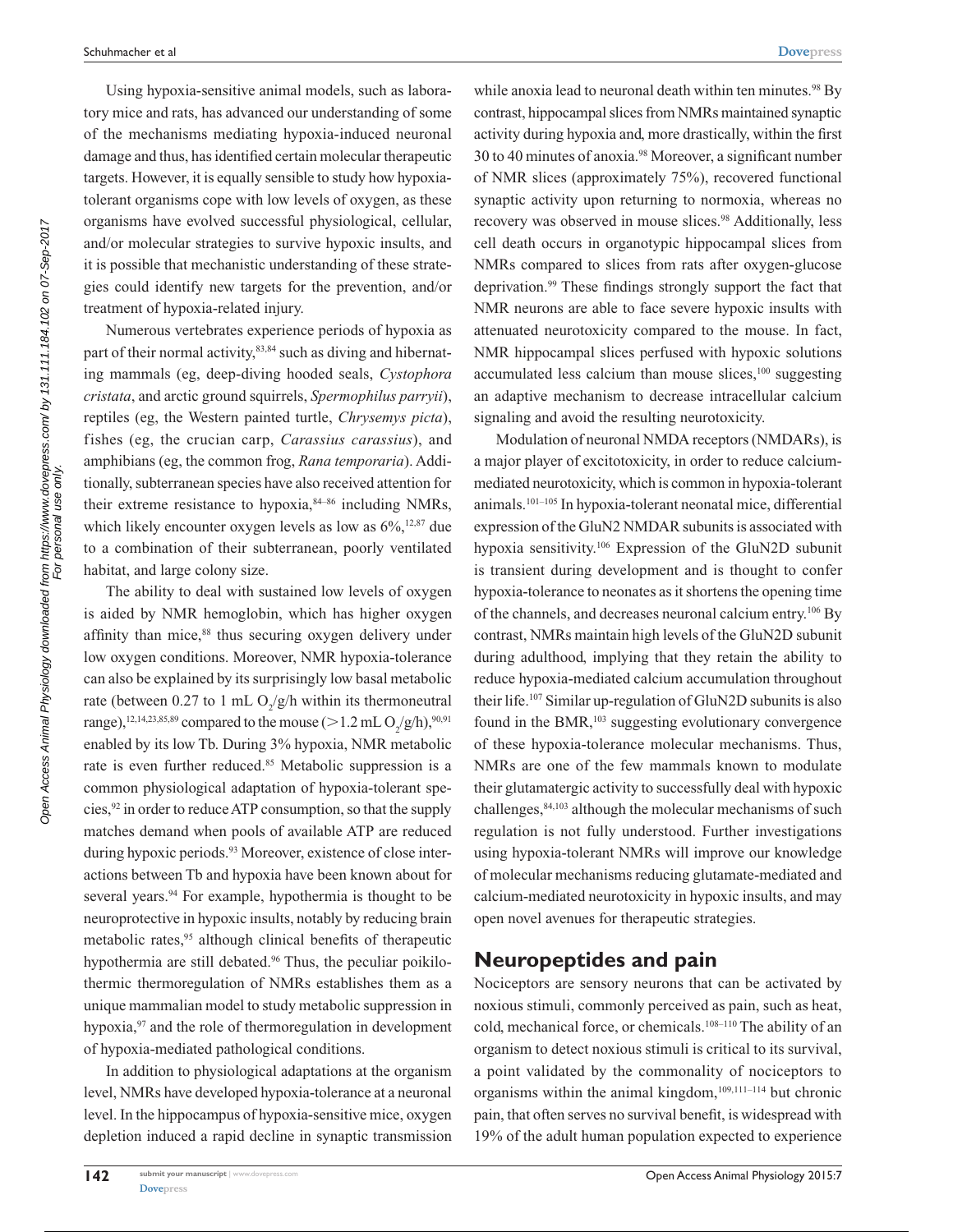chronic pain at some point in their life, and the majority of these patients describe their pain medication as inadequate.115 Recent studies using the NMR as a novel model in nociception research, have helped to identify some of the molecular mechanisms that drive pain, which thus reinforces the validity in using this species in research with a biomedical focus, as will now be discussed.

In mammals, most nociceptors are unmyelinated C-fibers, but there are also thinly myelinated  $A\delta$ -fibers.<sup>109,110,116</sup> C-fibers can be broadly categorized into non-peptidergic and peptidergic populations, the latter of which express the neurotransmitters substance P (SP), and calcitonin generelated peptide.117 NMRs are peculiar in that their cutaneous nerves display a relative paucity of C-fibers,<sup>118</sup> but more oddly still, cutaneous NMR C-fibers seem to completely lack SP and calcitonin gene-related peptide.<sup>119</sup> Investigation of nocifensive behaviors has found that NMRs respond with avoidance behaviors to noxious thermal and mechanical stimuli similar to mice.<sup>120,121</sup> NMRs develop mechanical, but not thermal hyperalgesia upon injection of complete Freund's adjuvant, and do not display nerve growth factor-induced thermal hyperalgesia.<sup>121</sup> NMRs are also behaviorally insensitive to capsaicin, ammonia fumes, and histamine-induced itch, all of which are known to activate peptidergic C-fibers in other mammals.122,123 Interestingly, isolated dorsal root ganglion (DRG) neurons respond to both capsaicin and histamine, suggesting that the lack of behavior is not down to insensitivity of sensory neurons, and capsaicin activates sensory neurons in the in vitro skin nerve preparation.<sup>121,123</sup> However, intrathecal infusion of SP, prior to capsaicin or histamine administration, rescues nocifensive and scratching behaviors, respectively.121,124 These results suggest that SP neurokinin-1 receptors are present and functional in NMR spinal cord circuitry and, as in mice, neurokinin-1 receptors are expressed in the superficial dorsal horn of the NMR spinal cord (Figure 2).<sup>121</sup>

NMRs are also insensitive to acid-induced pain and acidic fumes.<sup>121,125</sup> Using the in vitro skin-nerve preparation, acid failed to excite NMR sensory neurons, $121$  thus suggesting that the lack of nocifensive response to acid is that NMR neurons are insensitive to acid. Further investigation found that isolated NMR DRG neurons do respond to acid and that NMR proton sensors, such as ASIC1a, ASIC1b and transient receptor potential vanilloid 1 have similar proton sensitivity to mouse homologs.126 How then do NMR neurons not fire action potentials in response to acid? We identified that voltage-gated sodium (NaV) currents were more strongly inhibited by acid in NMR DRG neurons than mouse DRG neurons. Subsequent cloning and functional analysis demonstrated that NMR NaV1.7 has an amino acid variation resulting in more negatively charged amino acids that render the channel more sensitive to proton block:126 acid acts like an anesthetic, rather than an activator, of NMR sensory neurons. Interestingly, the acid-resistance NaV1.7 motif is



#### **Figure 2** Pain circuitry in the NMR.

**Notes:** (**A**) Mouse and NMR have capsaicin-sensitive and capsaicin-insensitive C-fibers. Subcutaneous injection of capsaicin, the substance that makes chili papers taste hot, into the skin of the paw induces pain behaviors (licking) in mice (top panel), but not NMR (middle panel); however, intrathecal administration of SP prior to capsaicin injection rescues behavioral capsaicin sensitivity and induces pain (bottom panel). (**B**) Domain IV of the NMR NaV1.7 contains an amino acid motif that confers acid-insensitivity (EKE), a motif that is shared by other fossorial animals and those that live in high numbers in caves, but lacking in other species. Adapted from Park TJ, Lu Y, Jüttner R, et al. Selective inflammatory pain insensitivity in the African naked mole-rat (Heterocephalus glaber). *PLoS Biol*. 2008;6(1):e13.121 Smith ES, Omerbašić D, Lechner SG, Anirudhan G, Lapatsina L, Lewin GR. The molecular basis of acid insensitivity in the African naked mole-rat. *Science*. 2011;334(6062):1557–1560.126 Fang X, Seim I, Huang Z, et al. Adaptations to a subterranean environment and longevity revealed by the analysis of mole rat genomes. *Cell Rep*. 2014;8(5):1354–1364.27 **Abbreviations:** DMR, Damaraland mole-rat; NaV, voltage-gated sodium; NMR, naked mole-rat; SP, substance P.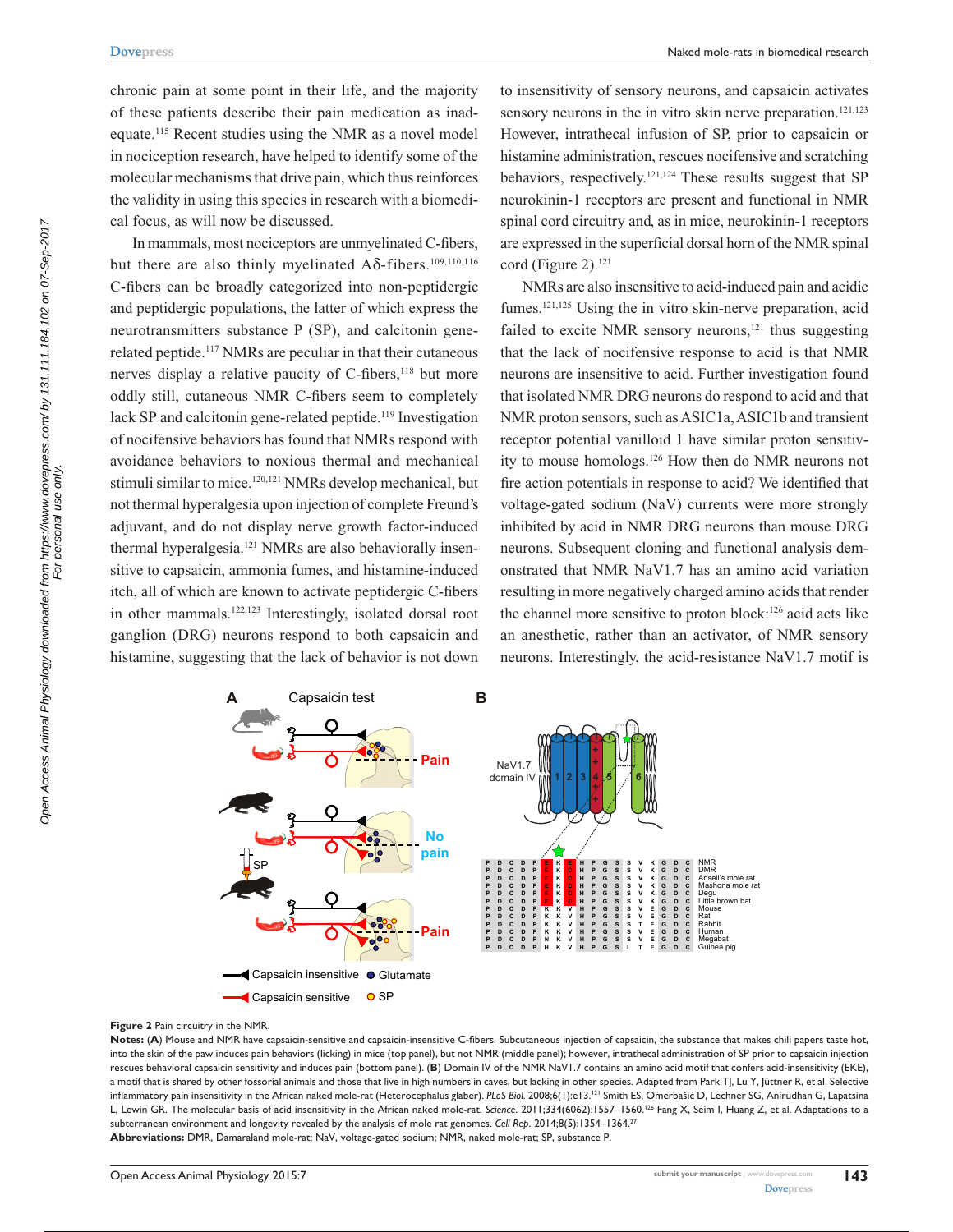shared between the NMR and other underground or cavedwelling species, $126,127$  suggesting that this is an adaption to an environment that is high in carbon dioxide (Figure 2). In the blood, carbon dioxide dissociates into bicarbonate and protons, and an excess of carbon dioxide can lead to acidification of tissues,128 resulting, besides from other effects on metabolism, in acid pain.

NMRs also exhibit extreme changes in the opioid system compared to other mammals. In rats, opioids such as morphine or codeine induce a strong antinociceptive response, reducing for example response latency during a hotplate test.129 In NMRs, opioids lead to hyperactive and aggressive behavior, such as animals killing each other.<sup>120</sup> Further investigations revealed that both mu and delta opioid agonists cause naloxone reversible (an opioid antagonist) hyperalgesia in NMRs in the hot plate test, while only a kappa opioid specific agonist caused analgesia,130 suggesting that some aspects of nociception are signaled by a non-opioid nociceptive system. In the formalin test however, morphine and synthetic agonists to mu, delta and kappa opioid receptors were antinociceptive,<sup>131,132</sup> indicating that for some aspects of peripheral nociception, opioid systems play a role in the NMR.

#### **Future perspectives and limitations**

NMRs constitute an incredible resource for biomedical research with potential health care translatability due to what these mammals have evolved in order to cope with their extreme habitat (eg, hypoxia/hypercapnia), and by showing

numerous adaptations to biological stressors (eg, longevity and cancer resistance). Although some of these phenotypes are shared with other vertebrate species (eg, tolerance to hypoxia/ hypercapnia in hibernating mammals and others mole-rat species), NMRs possess a combination of characteristics, which designate them as a singular animal model (Figure 3). However, it should be noted that the majority of studies in current literature have compared NMRs with the mouse or rat, and that there is a relative lack of knowledge about species that, from a phylogenetic point of view, are more closely related to the NMRs, eg, the dassie rat (*Petromus typicus*), and the cane rat (*Thyronomys*), which, along with bathyergids, belong to the infraorder Phiomorpha. Further cross species comparisons will enable a better understanding of just how unique NMRs are, and will thus assist in establishing the molecular mechanisms that underlie NMR physiology.

Importantly, the physiological adaptations studied in NMR with respect to one particular biomedical field, often overlap with secondary research areas. For example, hypoxiamediated pathways are involved in tumorigenesis,133 and hypoxic insults worsen neurodegenerative diseases;<sup>134</sup> thus it could be profitable to explore these aspects in NMRs, which in the wild, live in a chronically hypoxic environment without developing these pathologies. In addition, NMR cellular tolerance to high oxidative stress, primarily examined with respect to their extreme longevity,<sup>25,135</sup> may be involved in other aspects of its physiology, as reactive oxygen species, notably generated during hypoxia, act on molecular pathways



**Figure 3** Physiological adaptations of the NMR.

**Notes:** Schematic summary of the physiological adaptations of NMRs. Solid lines between boxes represent known interactions between physiological traits, dashed lines indicate putative links. Biomedical fields or diseases to which each physiological adaptation can be related are in red. Photo courtesy of author LN Schuhmacher.

**Abbreviation:** NMR, naked mole-rat.

**144**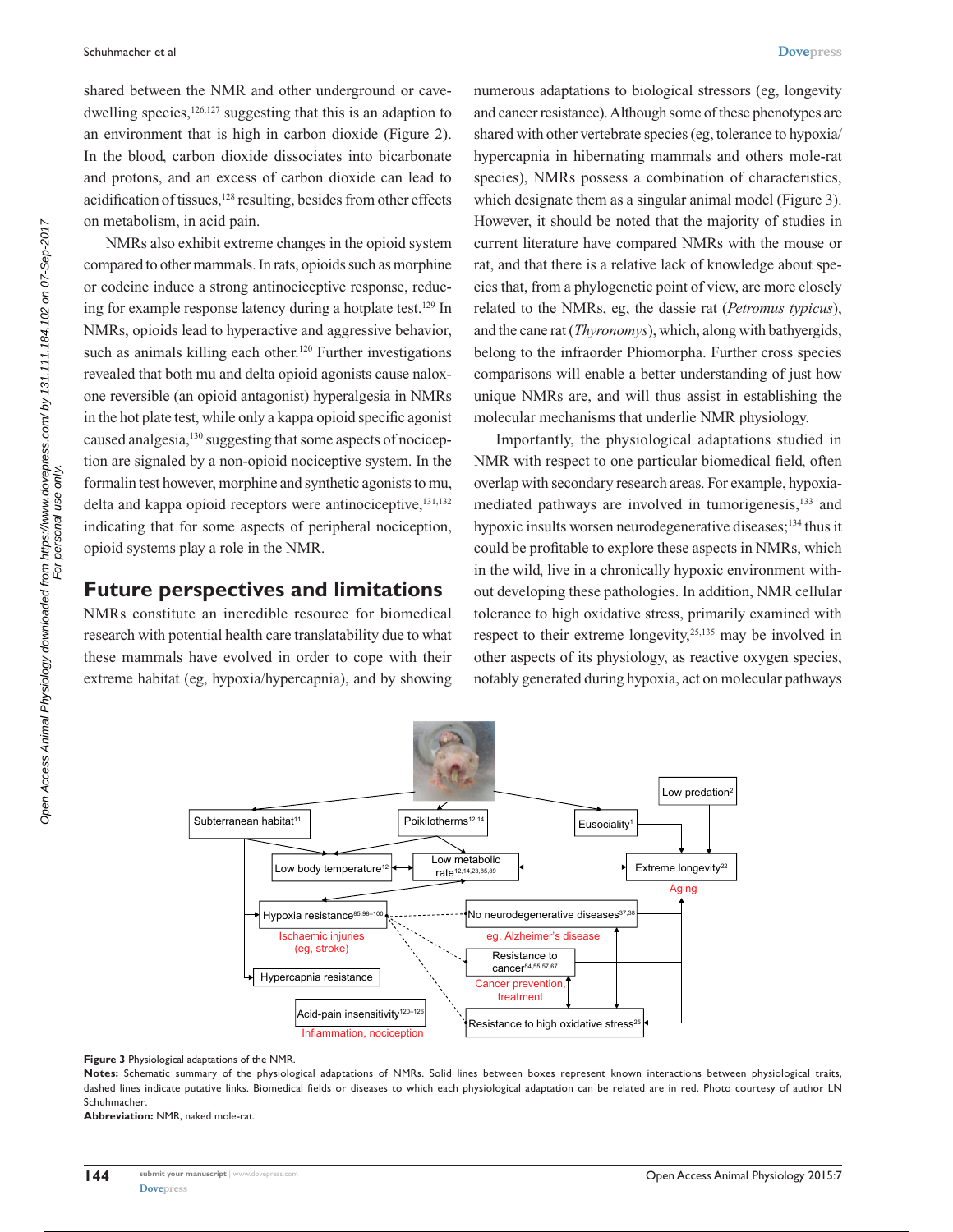involved in cancer, inflammation and neurodegenerative diseases.136,137 Some of the most striking interactions between NMR adaptations are summarized in Figure 3.

Nevertheless, using NMRs as a standard laboratory animal model has some experimental limitations. Firstly, like commonly used laboratory mice and rats, NMRs are rodents and therefore one can argue about the relative gap separating these species from humans, in order to develop appropriate translational therapeutic strategies. More specifically, breeding NMRs in the laboratory is more uncertain and time consuming than for mice/rat colonies, notably due to the fact that there is only one breeding female per colony and the gestational period is far longer than mice.7,138 Thus, development of transgenic NMRs would be hard to achieve in the near future, but with rapid advances in genome editing technology, such as CrispR, and the ever-increasing simplicity and decreasing costs of making transgenic mice, the potential for generating knock-in mice that express genes of interest from NMRs is a definite possibility; this line of investigation is aided by the NMR genome having been sequenced. Lastly, there is also the logistical element to consider: NMRs are poikilothermic, eusocial mammals, which means that to house this species a research facility must have sufficient space to accommodate a large caging system (interconnected by tunnels), that does not fit in standard cage racking systems; it is also necessary to be able to control both temperature and humidity within this space.

In summary, we believe that studying NMRs and their extreme biology will further our understanding of normal biology, which in turn will aid our investigation of mechanisms underlying various biological diseases which are having an increasing impact on modern society, such as neurodegenerative diseases, aging, cancer, and stroke.

## **Disclosure**

The authors report no conflicts of interest in this work.

## **References**

- 1. Jarvis JU. Eusociality in a mammal: cooperative breeding in naked molerat colonies. *Science*. 1981;212(4494):571–573.
- 2. Bennett NC, Faulkes CG. *African Mole-Rats: Ecology and Eusociality*. Cambridge University Press; 2000.
- 3. Faulkes CG, Bennett NC. Plasticity and constraints on social evolution in African mole-rats: ultimate and proximate factors. *Philos Trans R Soc B Lond B Biol Sci*. 2013;368(1618):20120347.
- 4. Jarvis JUM, Bennett NC. Ecology and behavior of the family Bathyergidae. In: Sherman P, Jarvis J, Alexander R, editors. *The Biology of the Naked Mole-Rat*. Princeton University Press; 1991:66–96.
- 5. Brett RA. The population structure of naked mole rat colonies. In: Sherman P, Jarvis J, Alexander R, editors. *The Biology of the Naked Mole-Rat*. Princeton University Press; 1991:97–136.

6. Lacey EA, Sherman PW. Social organization of naked mole-rat colonies:

Naked mole-rats in biomedical research

- Evidence for divisions of Labor. In: Sherman P, Jarvis J, Alexander R, editors. *The Biology of the Naked Mole-Rat*. Princeton University Press; 1991:275–336.
- 7. Jarvis JUM. Reproduction of naked mole-rats. In: Sherman P, Jarvis J, Alexander M, editors. *The Biology of the Naked Mole-Rat*. Princeton University Press; 1991:384–425.
- 8. O'Riain MJ, Jarvis JU, Alexander R, Buffenstein R, Peeters C. Morphological castes in a vertebrate. *Proc Natl Acad Sci U S A*. 2000; 97(24):13194–13197.
- 9. Faulkes CG, Abbott DH, Liddell CE, George LM, Jarvis JUM. Hormonal and behavioral aspects of reproductive suppression in female naked mole-rats. In: Sherman P, Jarvis J, Alexander M, editors. *The Biology of the Naked Mole-Rat*. Princeton University Press; 1991: 426–445.
- 10. Faulkes CG, Abbott DH, Jarvis JU. Social suppression of ovarian cyclicity in captive and wild colonies of naked mole-rats, Heterocephalus glaber. *J Reprod Fertil*. 1990;88(2):559–568.
- 11. Brett RA. The ecology of naked mole-rat colonies: burrowing, food and limiting factors. In: Sherman P, Jarvis J, Alexander R, editors. *The Biology of the Naked Mole-Rat*. Princeton University Press; 1991: 137–184.
- 12. McNab BK. The metabolism of fossorial rodents: a study of convergence. *Ecology*. 1966;47(5):712–733.
- 13. McNab BK. The influence of body size on the energetics and distibution of fossorial and burrowing mammals. *Ecology*. 1979;60:1010–1021.
- 14. Buffenstein R, Yahav S. Is the naked mole-rat Heterocephalus glaber an endothermic yet poikilothermic? *J therm Biol*. 1991;16(4):227–232.
- 15. Daly TJ, Buffenstein R. Skin morphology and its role in thermoregulation in mole-rats, Heterocephalus glaber and Cryptomys hottentotus. *J Anat*. 1998;193(Pt 4):495–502.
- 16. Daly TJ, Williams LA, Buffenstein R. Catecholaminergic innervation of interscapular brown adipose tissue in the naked mole-rat (Heterocephalus glaber). *J Anat*. 1997;190(Pt 3):321–326.
- 17. Yahav S, Buffenstein R. Huddling behavior facilitates homeothermy in the naked mole rat *Heterocephalus-Glaber*. *Physiol Zool*. 1991;64(3):871–884.
- 18. Buffenstein R, Woodley R, Thomadakis C, Daly TJ, Gray D a. Coldinduced changes in thyroid function in a poikilothermic mammal, the naked mole-rat. *Am J Physiol Regul Integr Comp Physiol*. 2001;280(1): R149–R155.
- 19. Healy K, Guillerme T, Finlay S, et al. Ecology and mode-of-life explain lifespan variation in birds and mammals. *Proc Biol Sci*. 2014;281(1784): 20140298.
- 20. Buffenstein R. The naked mole-rat: a new long-living model for human aging research. *J Gerontol A Biol Sci Med Sci*. 2005;60(11): 1369–1377.
- 21. Williams SA, Shattuck MR. Ecology, longevity and naked mole-rats: confounding effects of sociality? *Proc Biol Sci*. 2015;282:20141664.
- 22. Buffenstein R. Negligible senescence in the longest living rodent, the naked mole-rat: Insights from a successfully aging species. *J Comp Physiol B*. 2008;178(4):439–445.
- 23. O'Connor TP, Lee A, Jarvis JU, Buffenstein R. Prolonged longevity in naked mole-rats: Age-related changes in metabolism, body composition and gastrointestinal function. *Comp Biochem Physiol A Mol Integr Physiol*. 2002;133(3):835–842.
- 24. Grimes KM, Reddy AK, Lindsey ML, Buffenstein R. And the beat goes on: maintained cardiovascular function during aging in the longest-lived rodent, the naked mole-rat. *Am J Physiol Heart Circ Physiol*. 2014; 307(3):H284–H291.
- 25. Pérez VI, Buffenstein R, Masamsetti V, et al. Protein stability and resistance to oxidative stress are determinants of longevity in the longest-living rodent, the naked mole-rat. *Proc Natl Acad Sci U S A*. 2009;106(9):3059–3064.
- 26. MacRae SL, Zhang Q, Lemetre C, et al. Comparative analysis of genome maintenance genes in naked mole rat, mouse, and human. *Aging Cell*. 2015;14(2):288–291.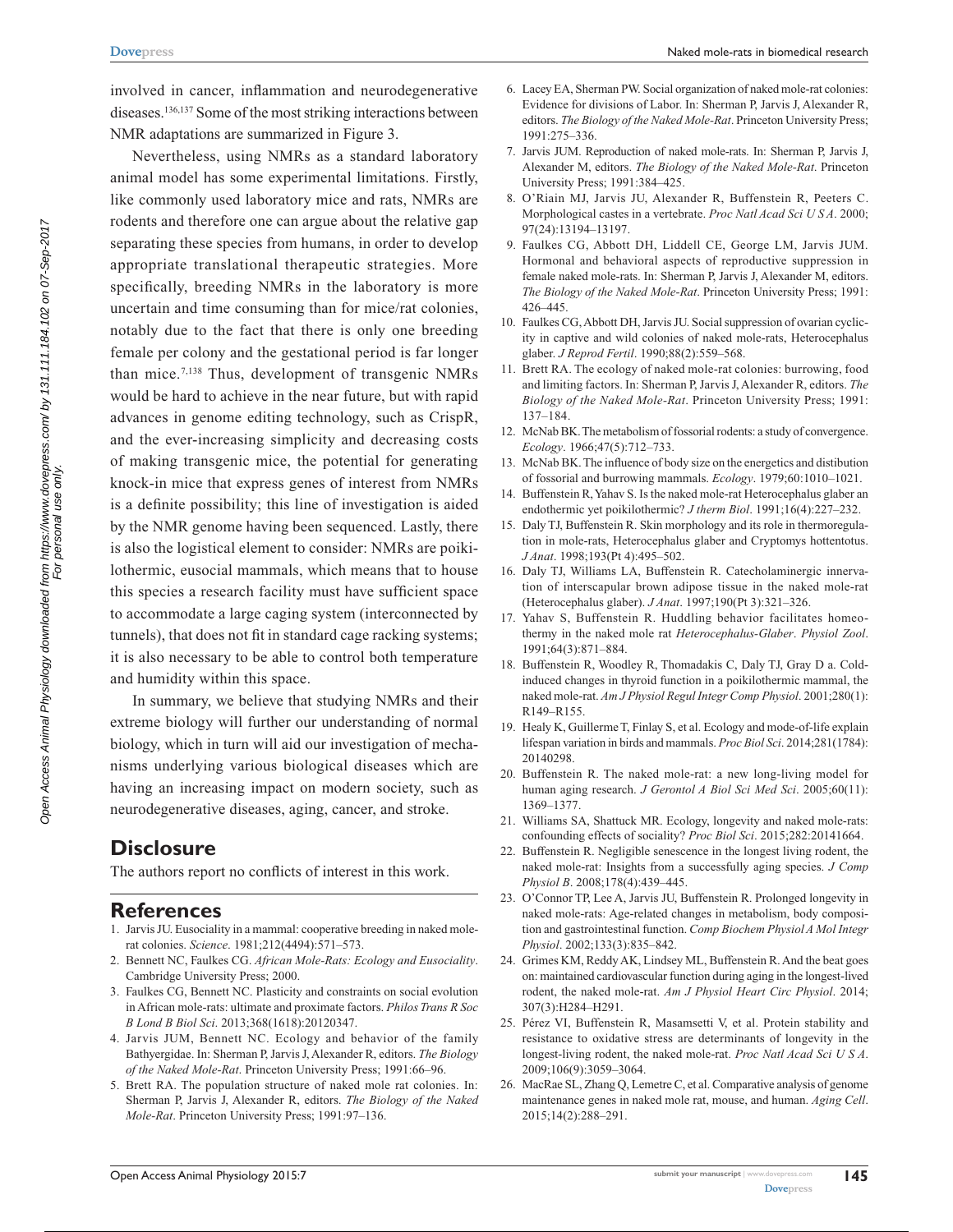- 27. Fang X, Seim I, Huang Z, et al. Adaptations to a subterranean environment and longevity revealed by the analysis of mole rat genomes. *Cell Rep*. 2014;8(5):1354–1364.
- 28. Schmidt CM, Blount JD, Bennett NC. Reproduction is associated with a tissue-dependent reduction of oxidative stress in eusocial female Damaraland mole-rats (Fukomys damarensis). *PLoS One*. 2014; 9(7):e103286.
- 29. Schmidt CM, Jarvis JUM, Bennett NC. The long-lived queen: reproduction and longevity in female eusocial Damaraland mole-rats (Fukomys damarensis). *African Zool*. 2013;48(1):193–196.
- 30. Squier TC. Oxidative stress and protein aggregation during biological aging. *Exp Gerontol*. 2001;36(9):1539–1550.
- 31. Yang Z, Zhang Y, Chen L. Investigation of anti-cancer mechanisms by comparative analysis of naked mole rat and rat. *BMC Syst Biol*. 2013; 7 Suppl 2:S5.
- 32. Kim EB, Fang X, Fushan AA, et al. Genome sequencing reveals insights into physiology and longevity of the naked mole rat. *Nature*. 2011;479(7372):223–227.
- 33. Rodriguez KA, Edrey YH, Osmulski P, Gaczynska M, Buffenstein R. Altered composition of liver proteasome assemblies contributes to enhanced proteasome activity in the exceptionally long-lived naked mole-rat. *PLoS One*. 2012;7(5):e35890.
- 34. Rodriguez KA, Osmulski PA, Pierce A, Weintraub ST, Gaczynska M, Buffenstein R. A cytosolic protein factor from the naked mole-rat activates proteasomes of other species and protects these from inhibition. *Biochim Biophys Acta*. 2014;1842(11):2060–2072.
- 35. Zhao S, Lin L, Kan G, et al. High autophagy in the naked mole rat may play a significant role in maintaining good health. *Cell Physiol Biochem*. 2014;33(2):321–332.
- 36. Azpurua J, Ke Z, Chen IX, et al. Naked mole-rat has increased translational fidelity compared with the mouse, as well as a unique 28S ribosomal RNA cleavage. *Proc Natl Acad Sci U S A*. 2013;110(43): 17350–17355.
- 37. Edrey YH, Medina DX, Gaczynska M, et al. Amyloid beta and the longest-lived rodent: The naked mole-rat as a model for natural protection from alzheimer's disease. *Neurobiol Aging*. 2013;34(10):2352–2360.
- 38. Orr ME, Garbarino VR, Salinas A, Buffenstein R. Sustained high levels of neuroprotective, high molecular weight, phosphorylated tau in the longest-lived rodent. *Neurobiol Aging*. 2015;36(3):1496–1504.
- 39. Edrey YH, Casper D, Huchon D, et al. Sustained high levels of neuregulin-1 in the longest-lived rodents; A key determinant of rodent longevity. *Aging Cell*. 2012;11(2):213–222.
- 40. Hedhli N, Huang Q, Kalinowski A, et al. Endothelium-derived neuregulin protects the heart against ischemic injury. *Circulation*. 2011;123(20):2254–2262.
- 41. Li J, Ichikawa T, Janicki JS, Cui T. Targeting the Nrf2 pathway against cardiovascular disease. *Expert Opin Ther Targets*. 2009;13(7):785–794.
- 42. Mann GE, Niehueser-Saran J, Watson A, et al. Nrf2/ARE regulated antioxidant gene expression in endothelial and smooth muscle cells in oxidative stress: implications for atherosclerosis and preeclampsia. *Sheng Li Xue Bao*. 2007;59(2):117–127.
- 43. Nguyen T, Nioi P, Pickett CB. The Nrf2-antioxidant response element signaling pathway and its activation by oxidative stress. *J Biol Chem*. 2009;284(20):13291–13295.
- 44. Kobayashi A, Kang MI, Okawa H, et al. Oxidative stress sensor Keap1 functions as an adaptor for Cul3-based E3 ligase to regulate proteasomal degradation of Nrf2. *Mol Cell Biol*. 2004;24(16):7130–7139.
- 45. Rada P, Rojo AI, Chowdhry S, McMahon M, Hayes JD, Cuadrado A. SCF/{beta}-TrCP promotes glycogen synthase kinase 3-dependent degradation of the Nrf2 transcription factor in a Keap1-independent manner. *Mol Cell Biol*. 2011;31(6):1121–1133.
- 46. Lewis KN, Wason E, Edrey YH, Kristan DM, Nevo E, Buffenstein R. Regulation of Nrf2 signaling and longevity in naturally long-lived rodents. *Proc Natl Acad Sci U S A*. 2015;112(12):3722–3727.
- 47. Shimokawa I, Higami Y, Tsuchiya T, et al. Life span extension by reduction of the growth hormone-insulin-like growth factor-1 axis: relation to caloric restriction. *FASEB J*. 2003;17(9):1108–1109.
- 48. Masoro EJ. Potential role of the modulation of fuel use in the antiaging action of dietary restriction. *Ann N Y Acad Sci*. 1992;663:403–411.
- 49. Masoro EJ. Overview of caloric restriction and ageing. *Mech Ageing Dev*. 2005;126(9):913–922.
- 50. Azpurua J, Yang JN, Van Meter M, et al. IGF1R levels in the brain negatively correlate with longevity in 16 rodent species. *Aging (Albany NY)*. 2013;5(4):304–314.
- 51. Fang X, Nevo E, Han L, et al. Genome-wide adaptive complexes to underground stresses in blind mole rats Spalax. *Nat Commun*. 2014;5:3966.
- 52. Cancer Research UK [webpage on the Internet]. Cancer statistics for the UK. Available from: [http://www.cancerresearchuk.org/health-professional/](http://www.cancerresearchuk.org/health-professional/cancer-statistics#heading-Two) [cancer-statistics#heading-Two](http://www.cancerresearchuk.org/health-professional/cancer-statistics#heading-Two). Accessed June 2015.
- 53. Manov I, Hirsh M, Iancu TC, et al. Pronounced cancer resistance in a subterranean rodent, the blind mole-rat, Spalax: in vivo and in vitro evidence. *BMC Biol*. 2013;11:91.
- 54. Seluanov A, Hine C, Azpurua J, et al. Hypersensitivity to contact inhibition provides a clue to cancer resistance of naked mole-rat. *Proc Natl Acad Sci U S A*. 2009;106(46):19352–19357.
- 55. Delaney MA, Nagy L, Kinsel MJ, Treuting PM. Spontaneous histologic lesions of the adult naked mole rat (Heterocephalus glaber): a retrospective survey of lesions in a zoo population. *Vet Pathol*. 2013;50(4): 607–621.
- 56. Greenberg RA. Telomeres, crisis and cancer. *Curr Mol Med*. 2005;5(2): 213–218.
- 57. Liang S, Mele J, Wu Y, Buffenstein R, Hornsby PJ. Resistance to experimental tumorigenesis in cells of a long-lived mammal, the naked mole-rat (Heterocephalus glaber). *Aging Cell*. 2010;9(4):626–635.
- 58. Finch CE. Update on slow aging and negligible senescence A minireview. *Gerontology*. 2009;55(3):307–313.
- 59. Seluanov A, Chen Z, Hine C, et al. Telomerase activity coevolves with body mass not lifespan. *Aging Cell*. 2007;6(1):45–52.
- 60. Gorbunova V, Seluanov A. Coevolution of telomerase activity and body mass in mammals: From mice to beavers. *Mech Ageing Dev*. 2009;130(1–2):3–9.
- 61. Seluanov A, Hine C, Bozzella M, et al. Distinct tumor suppressor mechanisms evolve in rodent species that differ in size and lifespan. *Aging Cell*. 2008;7(6):813–823.
- 62. Sherr CJ, McCormick F. The RB and p53 pathways in cancer. *Cancer Cell*. 2002;2(2):103–112.
- 63. Polyak K, Kato JY, Solomon MJ, et al. p27Kip1, a cyclin-Cdk inhibitor, links transforming growth factor-beta and contact inhibition to cell cycle arrest. *Genes Dev*. 1994;8(1):9–22.
- 64. Zhang HS, Postigo AA, Dean DC. Active transcriptional repression by the Rb–E2F complex mediates G1 arrest triggered by p16INK4a, TGFβ, and contact inhibition. *Cell*. 1999;97(1):53–61.
- 65. Dulić V, Kaufmann WK, Wilson SJ, et al. p53-dependent inhibition of cyclin-dependent kinase activities in human fibroblasts during radiationinduced G1 arrest. *Cell*. 1994;76(6):1013–1023.
- 66. Kohda D, Morton CJ, Parkar AA, et al. Solution structure of the link module: a hyaluronan-binding domain involved in extracellular matrix stability and cell migration. *Cell*. 1996;86(5):767–775.
- 67. Tian X, Azpurua J, Hine C, et al. High-molecular-mass hyaluronan mediates the cancer resistance of the naked mole rat. *Nature*. 2013; 499(7458):346–349.
- 68. Keane M, Craig T, Alföldi J, et al. The Naked Mole Rat Genome Resource: facilitating analyses of cancer and longevity-related adaptations. *Bioinformatics*. 2014;30(24):3558–3560.
- 69. Gorbunova V, Hine C, Tian X, et al. Cancer resistance in the blind mole rat is mediated by concerted necrotic cell death mechanism. *Proc Natl Acad Sci U S A*. 2012;109(47):19392–19396.
- 70. Faulkes CG, Davies KT, Rossiter SJ, Bennett NC. Molecular evolution of the hyaluronan synthase 2 gene in mammals: implications for adaptations to the subterranean niche and cancer resistance. *Biol Lett*. 2015;11(5):20150185.
- 71. Avivi A, Ashur-Fabian O, Joel A, et al. P53 in blind subterranean mole rats – loss-of-function versus gain-of-function activities on newly cloned Spalax target genes. *Oncogene*. 2007;26(17):2507–2512.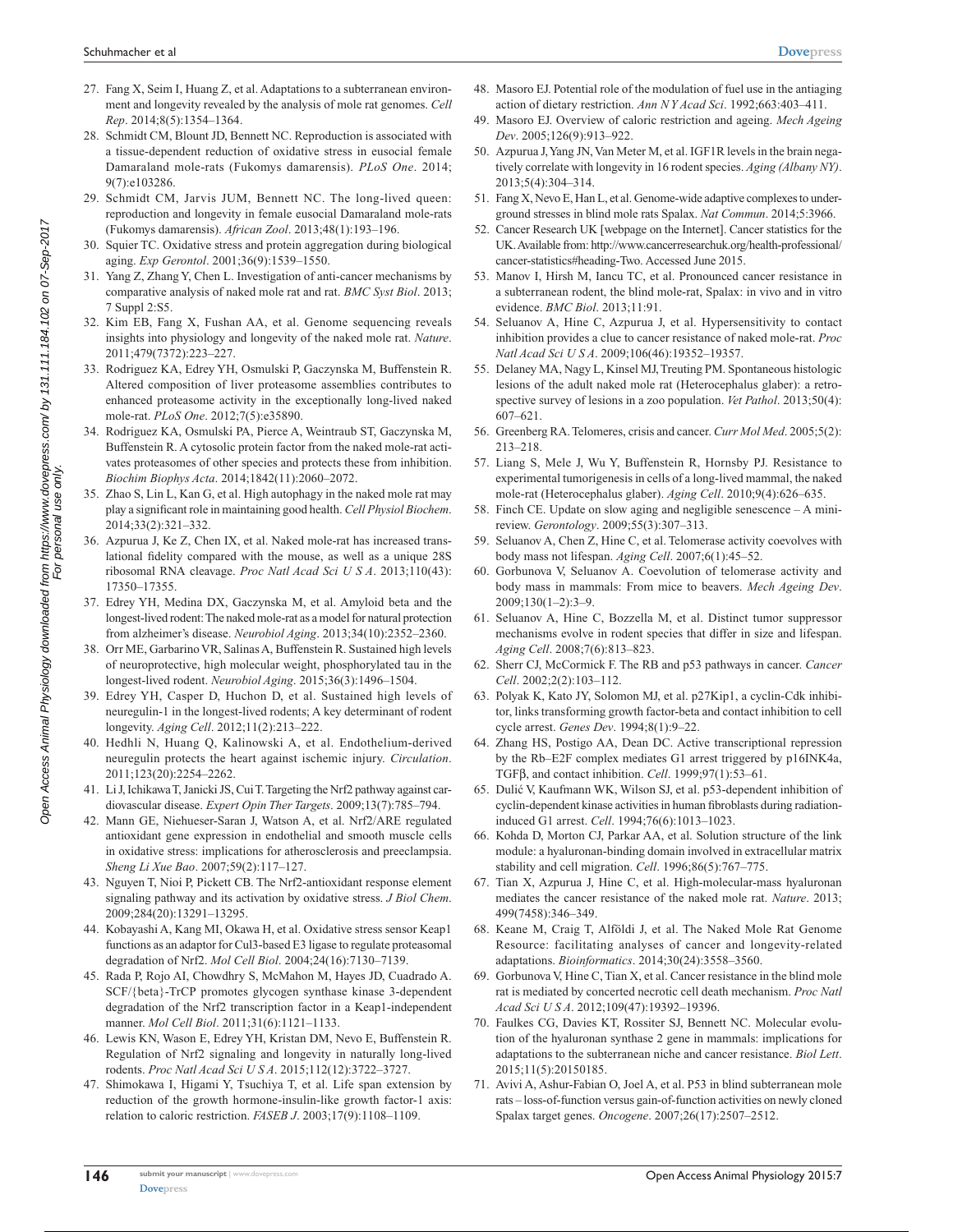- 72. Tian X, Azpurua J, Ke Z, et al. INK4 locus of the tumor-resistant rodent, the naked mole rat, expresses a functional p15/p16 hybrid isoform. *Proc Natl Acad Sci U S A*. 2015;112(4):1053–1058.
- 73. Michiels C. Physiological and pathological responses to hypoxia. *Am J Pathol*. 2004;164(6):1875–1882.
- 74. Gao L, Tian S, Gao H, Xu Y. Hypoxia increases Aβ-induced tau phosphorylation by calpain and promotes behavioral consequences in AD transgenic mice. *J Mol Neurosci*. 2013;51(1):138–147.
- 75. Peers C, Dallas ML, Boycott HE, Scragg JL, Pearson HA, Boyle JP. Hypoxia and neurodegeneration. *Ann N Y Acad Sci*. 2009; 1177:169–177.
- 76. Harris JJ, Jolivet R, Attwell D. Synaptic energy use and supply. *Neuron*. 2012;75(5):762–777.
- 77. Howarth C, Gleeson P, Attwell D. Updated energy budgets for neural computation in the neocortex and cerebellum. *J Cereb Blood Flow Metab*. 2012;32(7):1222–1232.
- 78. Rolfe DF, Brown GC. Cellular energy utilization and molecular origin of standard metabolic rate in mammals. *Physiol Rev*. 1997;77(3): 731–758.
- 79. Haddad GG, Jiang C. O2 deprivation in the central nervous system: on mechanisms of neuronal response, differential sensitivity and injury. *Prog Neurobiol*. 1993;40(3):277–318.
- 80. Martin RL, Lloyd HG, Cowan AI. The early events of oxygen and glucose deprivation: setting the scene for neuronal death? *Trends Neurosci*. 1994;17(6):251–257.
- 81. Kristián T, Siesjö BK. Calcium in ischemic cell death. *Stroke*. 1998; 29(3):705–718.
- 82. Xiong ZG, Zhu XM, Chu XP, et al. Neuroprotection in Ischemia: blocking calcium-permeable acid-sensing ion channels. *Cell*. 2004; 118(6):687–698.
- 83. Bickler PE, Buck LT. Hypoxia tolerance in reptiles, amphibians, and fishes: life with variable oxygen availability. *Annu Rev Physiol*. 2007;69:145–170.
- 84. Larson J, Drew KL, Folkow LP, Milton SL, Park TJ. No oxygen? No problem! Intrinsic brain tolerance to hypoxia in vertebrates. *J Exp Biol*. 2014;217(Pt 7):1024–1039.
- 85. Nathaniel TI, Otukonyong E, Abdellatif A, Soyinka JO. Effect of hypoxia on metabolic rate, core body temperature, and c-fos expression in the naked mole rat. *Int J Dev Neurosci*. 2012;30(6):539–544.
- 86. Shams I, Avivi A, Nevo E. Hypoxic stress tolerance of the blind subterranean mole rat: expression of erythropoietin and hypoxia-inducible factor 1 alpha. *Proc Natl Acad Sci U S A*. 2004;101(26):9698–9703.
- 87. Shams I, Avivi A, Nevo E. Oxygen and carbon dioxide fluctuations in burrows of subterranean blind mole rats indicate tolerance to hypoxichypercapnic stresses. *Comp Biochem Physiol A Mol Integr Physiol*. 2005;142(3):376–382.
- 88. Johansen K, Lykkeboe G, Weber RE, Maloiy GM. Blood respiratory properties in the naked mole rat Heterocephalus glaber, a mammal of low body temperature. *Respir Physiol*. 1976;28(3):303–314.
- 89. Goldman BD, Goldman SL, Lanz T, Magaurin A, Maurice A. Factors Influencing Metabolic Rate in Naked Mole-Rats (Heterocephalus glaber). *Physiol Behav*. 1999;66(3):447–459.
- 90. Mink JW, Blumenschine RJ, Adams DB. Ratio of central nervous system to body metabolism in vertebrates: its constancy and functional basis. *Am J Physiol*. 1981;241(3):R203–R212.
- 91. Selman C, Lumsden S, Bünger L, Hill WG, Speakman JR. Resting metabolic rate and morphology in mice (Mus musculus) selected for high and low food intake. *J Exp Biol*. 2001;204(Pt 4):777–784.
- 92. Buck LT, Pamenter ME. Adaptive responses of vertebrate neurons to anoxia-Matching supply to demand. *Respir Physiol Neurobiol*. 2006;154(1–2):226–240.
- 93. Hochachka PW, Buck LT, Doll CJ, Land SC. Unifying theory of hypoxia tolerance: molecular/metabolic defense and rescue mechanisms for surviving oxygen lack. *Proc Natl Acad Sci U S A*. 1996;93(18): 9493–9498.
- 94. Wood SC. Interactions between hypoxia and hypothermia. *Annu Rev Physiol*. 1991;53:71–85.
- 95. Sakoh M, Gjedde A. Neuroprotection in hypothermia linked to redistribution of oxygen in brain. *Am J Physiol Hear Circ Physiol*. 2003;285(1): H17–H25.
- 96. Gordon CJ. The therapeutic potential of regulated hypothermia. *Emerg Med J*. 2001;18(2):81–89.
- 97. Nathaniel TI, Otukonyong EE, Okon M, Chaves J, Cochran T, Nathaniel AI. Metabolic regulatory clues from the naked mole rat: toward brain regulatory functions during stroke. *Brain Res Bull*. 2013;98:44–52.
- 98. Larson J, Park TJ. Extreme hypoxia tolerance of naked mole-rat brain. *Neuroreport*. 2009;20(18):1634–1637.
- 99. Nathaniel TI, Saras A, Umesiri FE, Olajuyigbe F. Tolerance to oxygen nutrient deprivation in hippocampal of naked mole-rats. *J Integr Neurosci*. 2009;8(2):123–136.
- 100. Peterson BL, Larson J, Buffenstein R, Park TJ, Fall CP. Blunted neuronal calcium response to hypoxia in naked mole-rat hippocampus. *PLoS One*. 2012;7(2):e31568.
- 101. Bickler PE, Donohoe PH, Buck LT. Hypoxia-induced silencing of NMDA receptors in turtle neurons. *J Neurosci*. 2000;20(10):3522–3528.
- 102. Zhao HW, Ross AP, Christian SL, Buchholz JN, Dre. Decreased NR1 phosphorylation and decreased NMDAR function in hibernating Arctic ground squirrels. *J Neurosci Res*. 2006;84(2):291–298.
- 103. Band M, Malik A, Joel A, Avivi A. Hypoxia associated NMDA receptor 2 subunit composition: Developmental comparison between the hypoxia-tolerant subterranean mole-rat, Spalax, and the hypoxiasensitive rat. *J Comp Physiol B*. 2012;182(7):961–969.
- 104. Wilkie MP, Pamenter ME, Alkabie S, Carapic D, Shin DS, Buck LT. Evidence of anoxia-induced channel arrest in the brain of the goldfish (Carassius auratus). *Comp Biochem Physiol C Toxicol Pharmacol*. 2008;148(4):355–362.
- 105. Ellefsen S, Sandvik GK, Larsen HK, et al. Expression of genes involved in excitatory neurotransmission in anoxic crucian carp (Carassius carassius) brain. *Physiol Genomics*. 2008;35(1):5–17.
- 106. Bickler PE, Fahlman CS, Taylor DM. Oxygen sensitivity of NMDA receptors: Relationship to NR2 subunit composition and hypoxia tolerance of neonatal neurons. *Neuroscience*. 2003;118(1): 25–35.
- 107. Peterson BL, Park TJ, Larson J. Adult naked mole-rat brain retains the NMDA receptor subunit GluN2D associated with hypoxia tolerance in neonatal mammals. *Neurosci Lett*. 2012;506(2): 342–345.
- 108. Basbaum AI, Bautista DM, Scherrer G, Julius D. Cellular and molecular mechanisms of pain. *Cell*. 2009;139(2):267–284.
- 109. Smith ES, Lewin GR. Nociceptors: a phylogenetic view. *J Comp Physiol A Neuroethol Sens Neural Behav Physiol*. 2009;195(12): 1089–1106.
- 110. Dubin AE, Patapoutian A. Nociceptors: The sensors of the pain pathway. *J Clin Invest*. 2010;120(11):3760–3772.
- 111. Sneddon LU. Pain in aquatic animals. *J Exp Biol*. 2015;218(Pt 7): 967–976.
- 112. Woolf CJ, Walters ET. Common patterns of plasticity contributing to nociceptive sensitization in mammals and Aplysia. *Trends Neurosci*. 1991;14(2):74–78.
- 113. Kavaliers M. Evolutionary and comparative aspects of nociception. *Brain Res Bull*. 1988;21(6):923–931.
- 114. Sneddon LU. Evolution of nociception in vertebrates: comparative analysis of lower vertebrates. *Brain Res Brain Res Rev*. 2004;46(2): 123–130.
- 115. Breivik H, Collett B, Ventafridda V, Cohen R, Gallacher D. Survey of chronic pain in Europe: Prevalence, impact on daily life, and treatment. *Eur J Pain*. 2006;10(4):287–333.
- 116. Lewin GR, Moshourab R. Mechanosensation and pain. *J Neurobiol*. 2004;61(1):30–44.
- 117. Molliver DC, Radeke MJ, Feinstein SC, Snider WD. Presence or absence of TrkA protein distinguishes subsets of small sensory neurons with unique cytochemical characteristics and dorsal horn projections. *J Comp Neurol*. 1995;361(3):404–416.

**147**

Open Access Animal Physiology downloaded from https://www.dovepress.com/ by 131.111.184.102 on 07-Sep-2017<br>For personal use only Open Access Animal Physiology downloaded from https://www.dovepress.com/ by 131.111.184.102 on 07-Sep-2017 For personal use only.